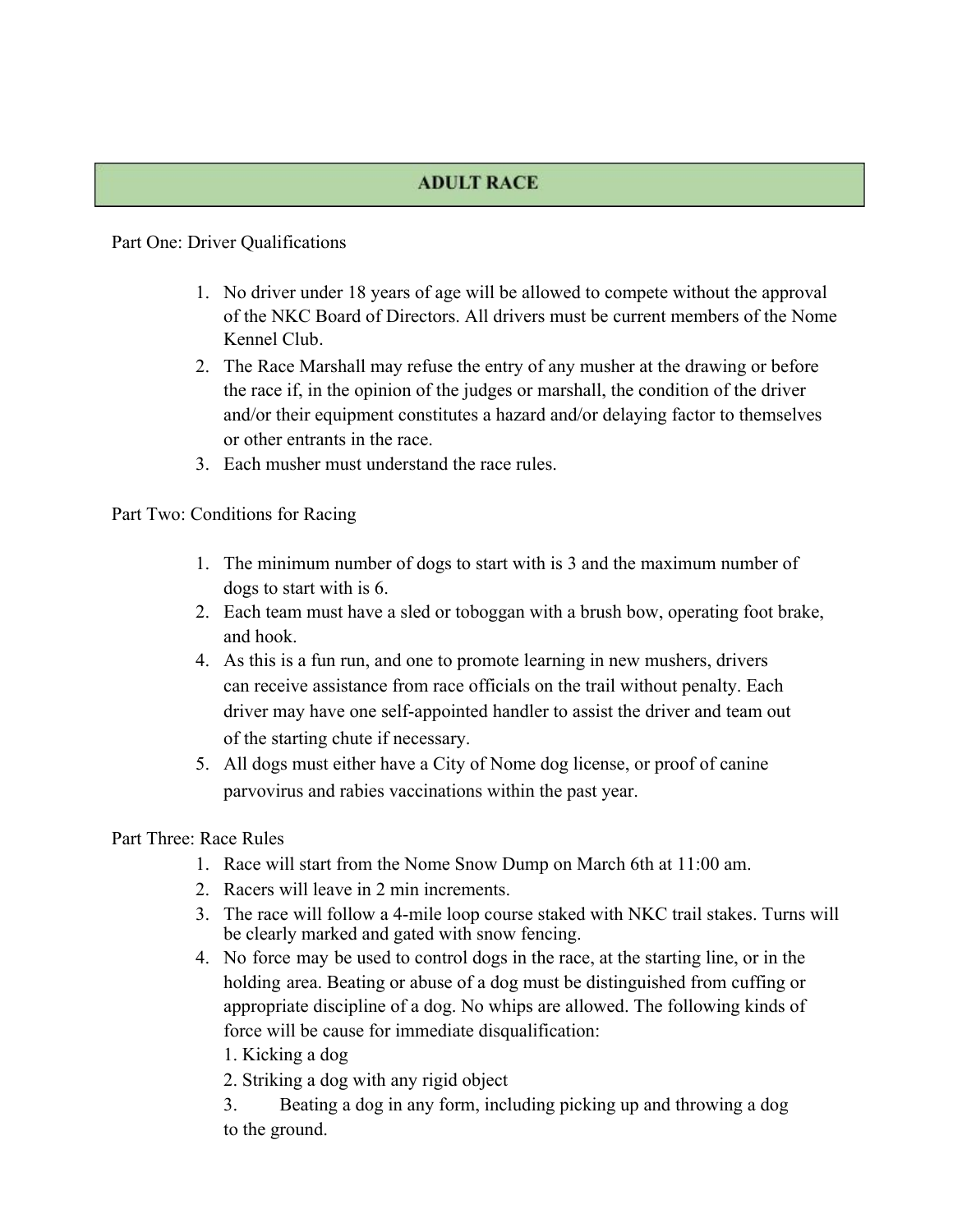- 5. A musher will be responsible for their team in the event any dog in their team becomes aggressive and causes damage to another team. The musher determined by official ruling to have the aggressive dog will be responsible for financial compensation of all medical and transportation expenses to repair all damages caused by their animal. If the musher does not comply with this ruling they will be banned from all NKC races in the future.
- 6. When one team overtakes another, the team behind shall have the right of way upon demand by calling "trail". The musher ahead must stop their dogs such that the team behind may easily pass. If the passed team hangs on for five minutes or one miles, they shall have the right to demand the trail again but cannot pass for any reason prior to that. The passed team must stay behind the forward team by at least 50 feet.
- 7. If a team catches another team but cannot pass or chooses not to pass, the team in the rear must stay behind the front team by at least 100 feet.
- 8. The first part of the lead dog that crosses the finish line will mark the racer's finish time.
- 9. Every person entering or driving a team in the race will be required to conduct themselves in a sportsmanlike, fair and honorable manner, under penalty of forfeiture of prize, racing privileges or other penalties at the Race Marshall's discretion.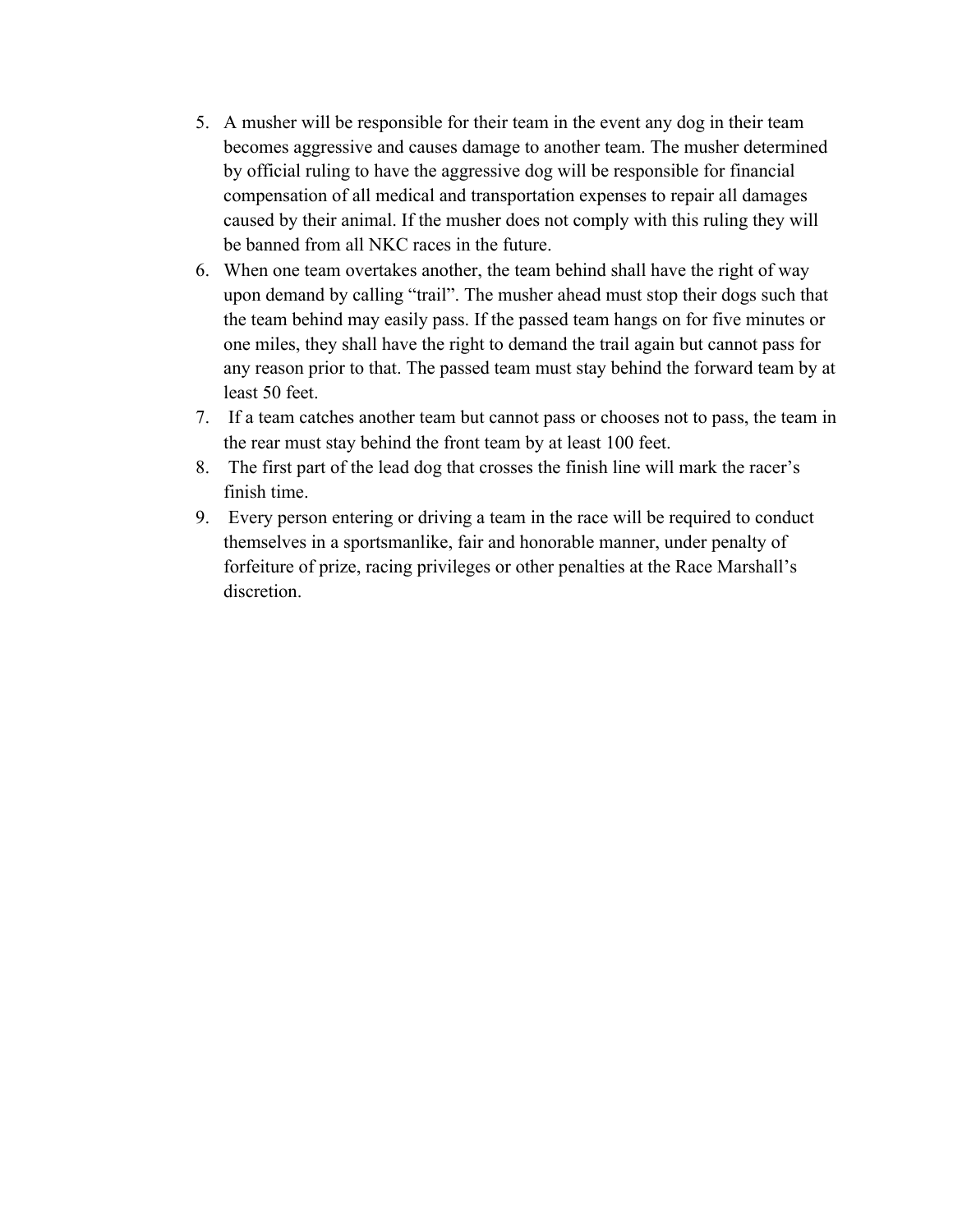# **JUNIOR RACE**

Part One: Driver Qualifications

- 1. 4-7 year olds can compete with 1 dog
- 2. 8-17 year olds can compete with 2-3 dogs

Part Two: Conditions for Racing

- 1. All racers must have some experience being on a sled and must be approved before the race begins by the Nome Kennel Club Community Engagement Team. All racers must demonstrate the ability to use the foot brake, and 8-17 year old racers must demonstrate the ability to place, pull, and safely stow a snowhook.
- 2. The Race Marshall may refuse the entry of any musher at the drawing or before the race if, in the opinion of the judges or marshal, the condition of the driver and/or their equipment constitutes a hazard and/or delaying factor to themselves or other entrants in the race.
- 3. All dogs must either have a City of Nome dog license, or proof of canine parvovirus and rabies vaccinations within the past year.
- 4. As this is a fun run, and one to promote learning in new mushers, racers can receive assistance from race officials on the trail without penalty. Each driver may have one self-appointed handler to assist the driver and team out of the starting chute if necessary.

Part Three: Race Rules

- 1. Racers will leave one at a time, waiting for the previous musher to finish before leaving the start chute.
- 2. The 4-7 year old race will start at the Nome Snow Dump on March 7th at 11:00am, and will be 200 yards. The 8-18 year old race will start at the Nome Snow Dump on March 7th at 12:00 pm, and will be 2 miles.
- 3. Junior racers will not be allowed to race unless a parent, guardian or an adult authorized by the parent or guardian is present at the race.
- 4. The first part of the lead dog that crosses the finish line will mark the racer's finish time.
- 5. Every person entering or driving a team in the race will be required to conduct themselves in a sportsmanlike, fair and honorable manner, under penalty of forfeiture of prize, racing privileges or other penalties in NKC races at the Race Marshall's discretion.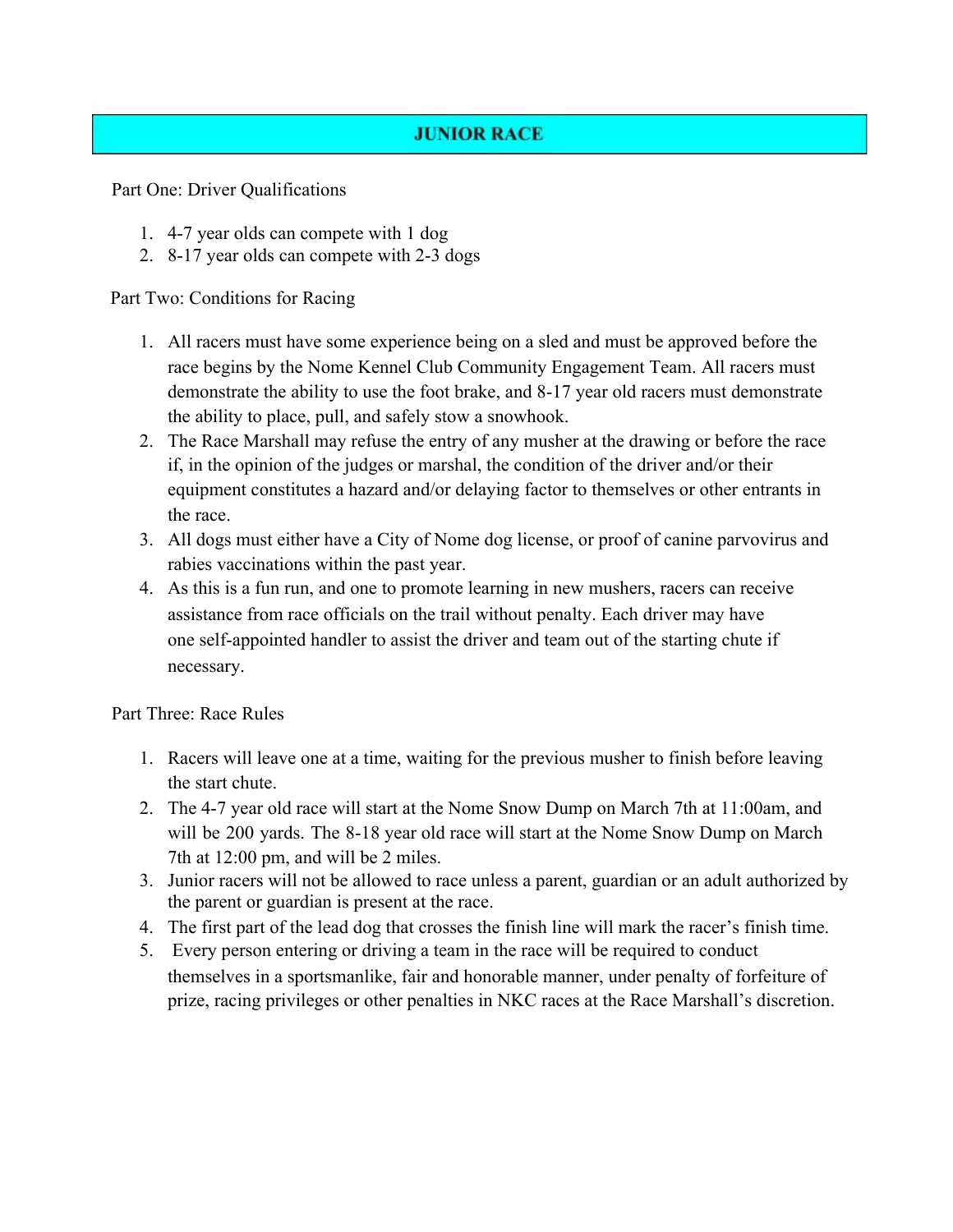# **SKIJORING AND BIKEJORING RACE**

### **(Based on ISDRA race rules)**

Part One: Driver / Team Qualifications

- 1. No skijorer / bikejorer under 18 years of age will be allowed to compete without the approval of the NKC Board of Directors. All skijorers/bikejorers must be current Nome Kennel Club Members.
- 2. The Race Marshall may refuse the entry of any musher at the drawing or before the race if, in the opinion of the judges or marshal, the condition of the driver and/or their equipment constitutes a hazard and/or delaying factor to themselves or other entrants in the race.
- 3. Each musher must understand the race rules.
- 4. All dogs must either have a City of Nome dog license, or proof of canine parvovirus and rabies vaccinations within the past year.

### Part 2: Drawing

1. Drawing for the starting order of the skijoring class shall be by skijoring team size, two (2) dog and one (1) dog, then for the bikejoring class, by bikejoring team size, two (2) dog and one (1) dog.

Part 3: Team Size & Equipment

### Skijoring:

- 1. Skijoring teams shall consist of a maximum of two (2) dogs and a minimum of one (1) dog. Bikejoring teams shall consist of a maximum of two (2) dogs and a minimum of one (1) dog.
- 2. Skijoring teams must be attached via harness and tow-line to the skijorer's belt in a safe and secure manner, leaving the skijorer's hands free of the line. The line length shall be a minimum of seven (7) feet and a maximum of twelve (12) feet as measured from the skiers belt buckle to the snap on the dog's harness.
- 3. As this is a short race on established trails, for the safety of the dogs, no skis with metal edges will be permitted.
- 4. The minimum width of the skijoring belt across the back shall be three (3) inches. In the interest of safety, there must be a release device within arm's length of the skijorer.

### Bikejoring:

1. Bikejoring teams must be attached to a fatbike with a minimum tire size of 4'' and